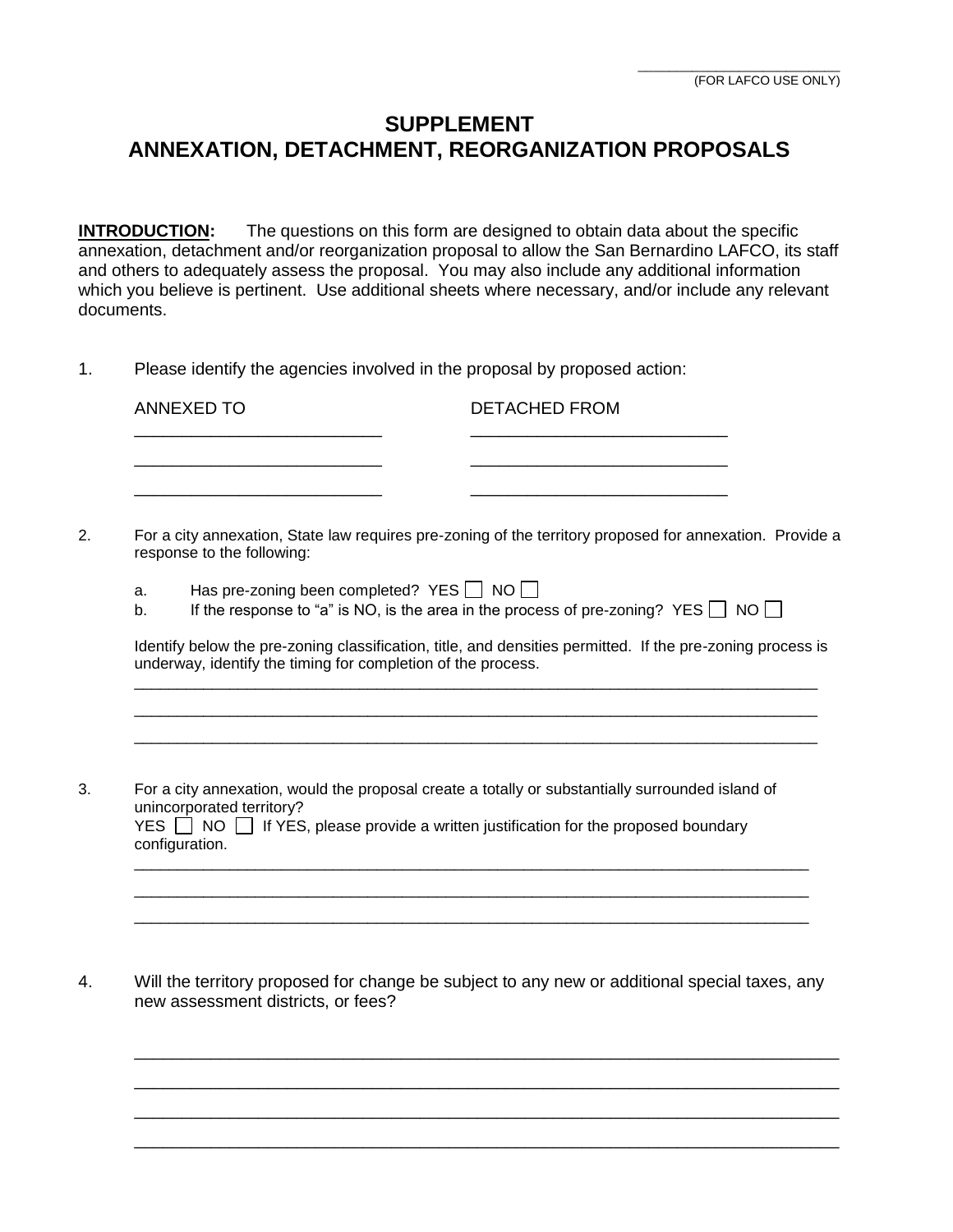5. Will the territory be relieved of any existing special taxes, assessments, district charges or fees required by the agencies to be detached?

\_\_\_\_\_\_\_\_\_\_\_\_\_\_\_\_\_\_\_\_\_\_\_\_\_\_\_\_\_\_\_\_\_\_\_\_\_\_\_\_\_\_\_\_\_\_\_\_\_\_\_\_\_\_\_\_\_\_\_\_\_\_\_\_\_\_\_\_\_\_\_\_\_\_ \_\_\_\_\_\_\_\_\_\_\_\_\_\_\_\_\_\_\_\_\_\_\_\_\_\_\_\_\_\_\_\_\_\_\_\_\_\_\_\_\_\_\_\_\_\_\_\_\_\_\_\_\_\_\_\_\_\_\_\_\_\_\_\_\_\_\_\_\_\_\_\_\_\_ \_\_\_\_\_\_\_\_\_\_\_\_\_\_\_\_\_\_\_\_\_\_\_\_\_\_\_\_\_\_\_\_\_\_\_\_\_\_\_\_\_\_\_\_\_\_\_\_\_\_\_\_\_\_\_\_\_\_\_\_\_\_\_\_\_\_\_\_\_\_\_\_\_\_ \_\_\_\_\_\_\_\_\_\_\_\_\_\_\_\_\_\_\_\_\_\_\_\_\_\_\_\_\_\_\_\_\_\_\_\_\_\_\_\_\_\_\_\_\_\_\_\_\_\_\_\_\_\_\_\_\_\_\_\_\_\_\_\_\_\_\_\_\_\_\_\_\_\_

6. If a Williamson Act Contract(s) exists within the area proposed for annexation to a City, please provide a copy of the original contract, the notice of non-renewal (if appropriate) and any protest to the contract filed with the County by the City. Please provide an outline of the City's anticipated actions with regard to this contract.

\_\_\_\_\_\_\_\_\_\_\_\_\_\_\_\_\_\_\_\_\_\_\_\_\_\_\_\_\_\_\_\_\_\_\_\_\_\_\_\_\_\_\_\_\_\_\_\_\_\_\_\_\_\_\_\_\_\_\_\_\_\_\_\_\_\_\_\_\_\_\_\_\_\_\_\_\_\_\_ \_\_\_\_\_\_\_\_\_\_\_\_\_\_\_\_\_\_\_\_\_\_\_\_\_\_\_\_\_\_\_\_\_\_\_\_\_\_\_\_\_\_\_\_\_\_\_\_\_\_\_\_\_\_\_\_\_\_\_\_\_\_\_\_\_\_\_\_\_\_\_\_\_\_\_\_\_\_\_ \_\_\_\_\_\_\_\_\_\_\_\_\_\_\_\_\_\_\_\_\_\_\_\_\_\_\_\_\_\_\_\_\_\_\_\_\_\_\_\_\_\_\_\_\_\_\_\_\_\_\_\_\_\_\_\_\_\_\_\_\_\_\_\_\_\_\_\_\_\_\_\_\_\_\_\_\_\_

\_\_\_\_\_\_\_\_\_\_\_\_\_\_\_\_\_\_\_\_\_\_\_\_\_\_\_\_\_\_\_\_\_\_\_\_\_\_\_\_\_\_\_\_\_\_\_\_\_\_\_\_\_\_\_\_\_\_\_\_\_\_\_\_\_\_\_\_\_\_\_\_\_\_ \_\_\_\_\_\_\_\_\_\_\_\_\_\_\_\_\_\_\_\_\_\_\_\_\_\_\_\_\_\_\_\_\_\_\_\_\_\_\_\_\_\_\_\_\_\_\_\_\_\_\_\_\_\_\_\_\_\_\_\_\_\_\_\_\_\_\_\_\_\_\_\_\_\_ \_\_\_\_\_\_\_\_\_\_\_\_\_\_\_\_\_\_\_\_\_\_\_\_\_\_\_\_\_\_\_\_\_\_\_\_\_\_\_\_\_\_\_\_\_\_\_\_\_\_\_\_\_\_\_\_\_\_\_\_\_\_\_\_\_\_\_\_\_\_\_\_\_\_ \_\_\_\_\_\_\_\_\_\_\_\_\_\_\_\_\_\_\_\_\_\_\_\_\_\_\_\_\_\_\_\_\_\_\_\_\_\_\_\_\_\_\_\_\_\_\_\_\_\_\_\_\_\_\_\_\_\_\_\_\_\_\_\_\_\_\_\_\_\_\_\_\_\_

7. Provide a description of how the proposed change will assist the annexing agency in achieving its fair share of regional housing needs as determined by SCAG.

## 8. **PLAN FOR SERVICES**:

For each item identified for a change in service provider, a narrative "Plan for Service" (required by Government Code Section 56653) must be submitted. This plan shall, at a minimum, respond to each of the following questions and be signed and certified by an official of the annexing agency or agencies.

- A. A description of the level and range of each service to be provided to the affected territory.
- B. An indication of when the service can be feasibly extended to the affected territory.
- C. An identification of any improvement or upgrading of structures, roads, water or sewer facilities, other infrastructure, or other conditions the affected agency would impose upon the affected territory.
- D. The Plan shall include a Fiscal Impact Analysis which shows the estimated cost of extending the service and a description of how the service or required improvements will be financed. The Fiscal Impact Analysis shall provide, at a minimum, a five (5) year projection of revenues and expenditures. A narrative discussion of the sufficiency of revenues for anticipated service extensions and operations is required.